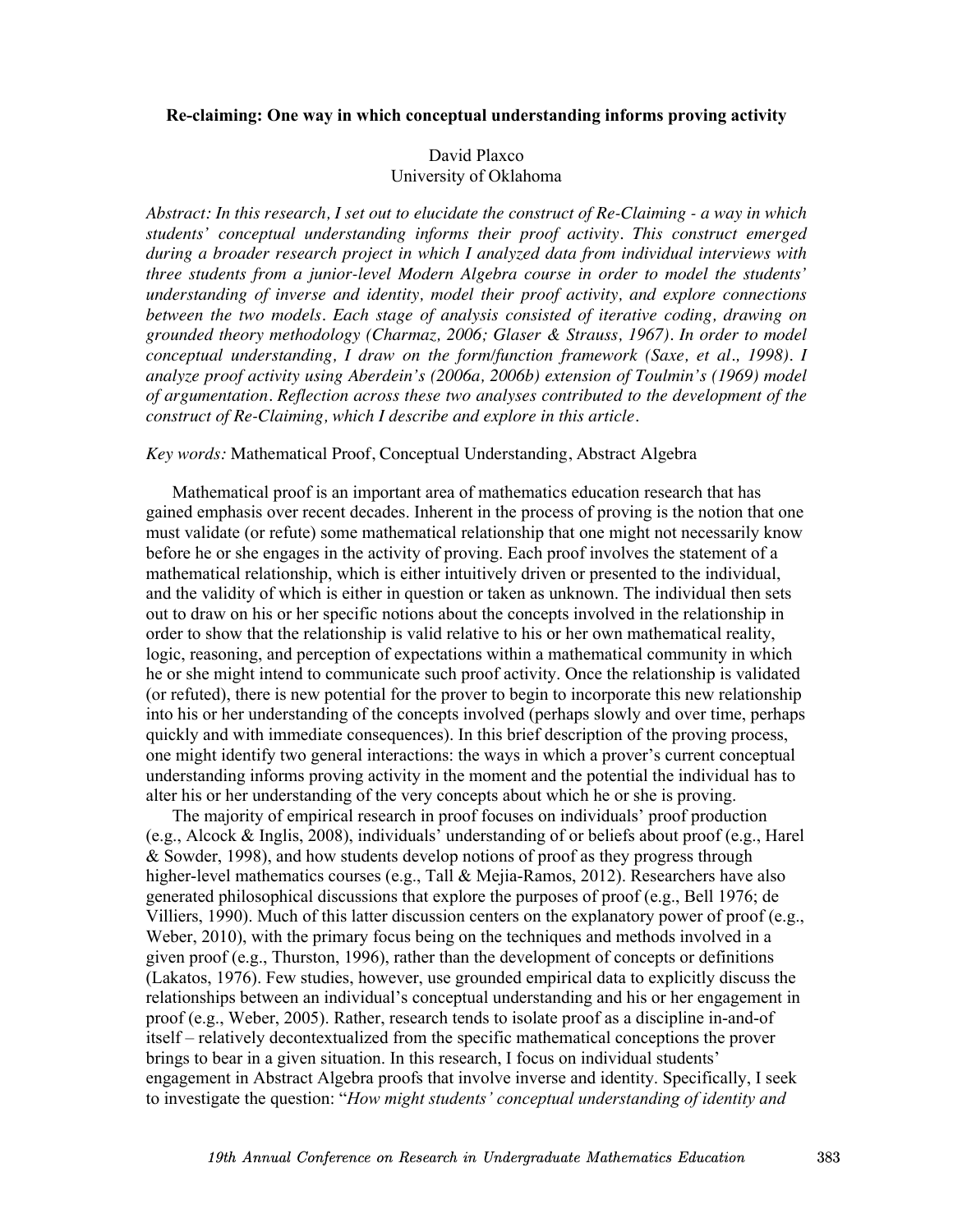*inverse relate to their proof activity?*" In this article, I introduce a construct, re-claiming, that addresses one way in which conceptual understanding informs proving activity. I then provide examples from one participant's interview responses that illustrate the underlying interactions between conceptual understanding and proof activity involved in re-claiming.

## **Theoretical Frameworks**

In this research I operationalize participants' conceptual understanding using Saxe et al.'s constructs of form and function (Saxe, Dawson, Fall, & Howard, 1996; Saxe & Esmonde 2005; Saxe et al, 2009). Throughout the literature, forms are defined as cultural representations, gestures, and symbols that are adopted by an individual in order to serve a specific function in goal-directed activity (Saxe  $\&$  Esmonde, 2005). Three facets constitute a form: a representational vehicle, a representational object, and a correspondence between the representational vehicle and representational object (Saxe & Esmonde, 2005). Saxe focuses on the use of forms to serve specific functions in goal-directed activity as well as shifts in form/function relations and their dynamic connections to goal formation. Through this framework, learning is associated with individuals' adoption of new forms to serve functions in goal-directed activity as well as the development of new goals in social interaction. Saxe, Dawson, Fall, and Howard (1996) describe how one might think of learning using *form*/*function* relations, saying, "Mathematical development in the form/function framework can be understood as a process of appropriating forms that have been specialized to serve developmentally prior cognitive functions and respecializing them such that they take on new properties" (p. 126). Accordingly, the *form*/*function* framework provides an appropriate theoretical framing for investigating the ways that individuals' understanding of identity and inverse relates to their engagement in the goal-directed activity of proving.

Saxe (1999) discusses how a *form* can be schematized as a vehicle for mathematical meaning. This schematization involves a representational vehicle, a representational object, and a semantic mapping (correspondence) between vehicle and object (p. 23). Saxe (1999) goes on to state that, "inherent in the microgenetic act is a schematization of a correspondence between the latent qualities of the vehicle and object such that one can come to stand for the other" (p. 24). He continues, "individuals structure cultural forms … into means for accomplishing representational and strategic goals. This dynamic process allows for the flexibility of forms to serve different functions in activity, in that the same forms may be structured into means for accomplishing different ends" (Saxe, 1999, p. 26). These quotes draw focus toward the ways in which *forms* are able to shift during goal-oriented activity. This aspect of the *form*/*function* framework informs the focus of the current study by drawing attention to the ways in which participants structure the *forms* and *functions* upon which they draw during proof activity, specifically with regards to the ways in which specific forms might support varied reasoning within different proving contexts.



*Figure 1*. Visual representation of Toulmin models

In order to model participants' proof activity, I use Aberdein's (2006a) adaptation of Toulmin's (1969) model of argumentation. Several researchers have adopted Toulmin's model of argumentation to document proof (e.g., Fukawa-Connelly, 2013). This analytical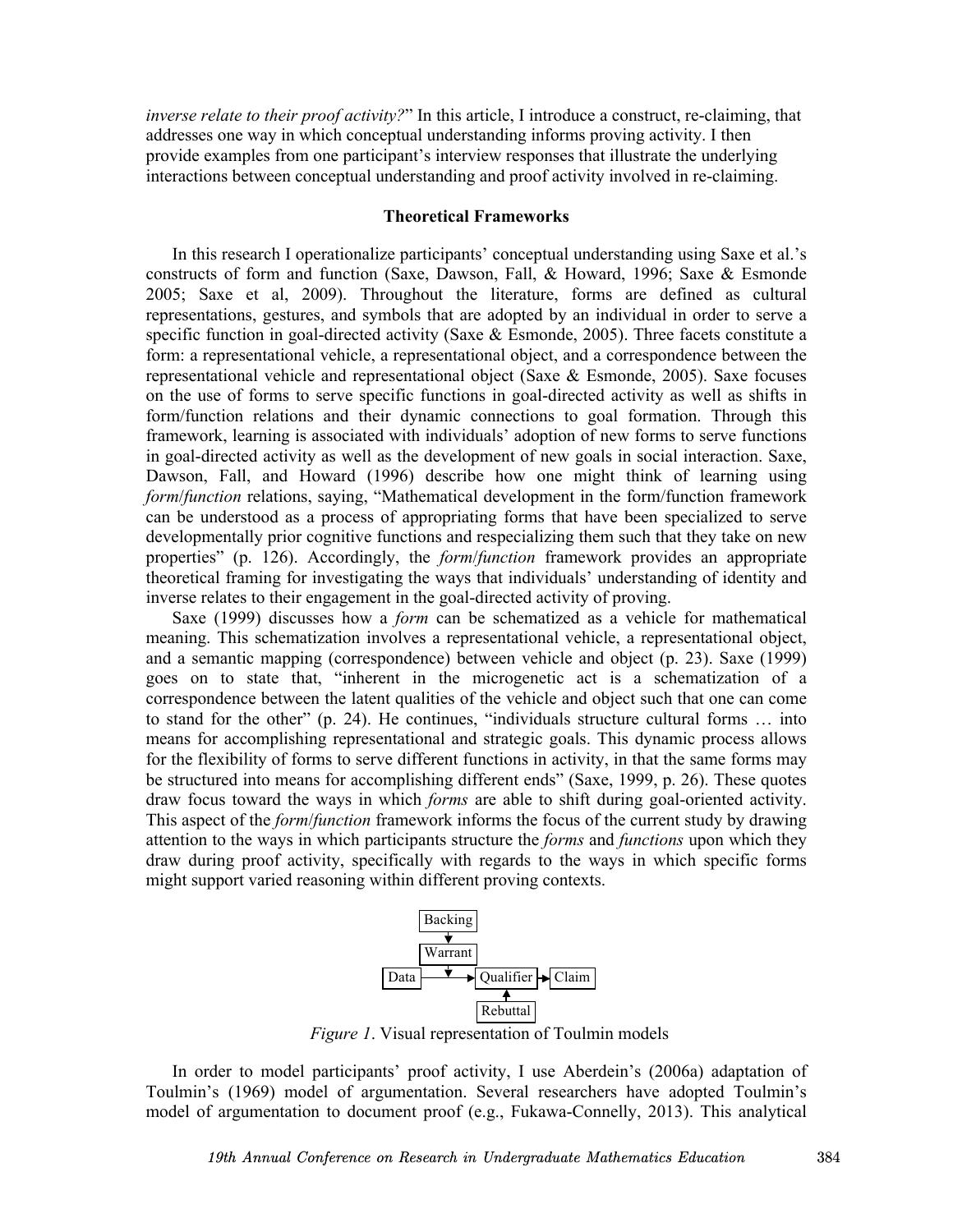tool organizes arguments based on the general structure of claim, warrant, and backing. In this structure, the claim is the general statement about which the individual argues. Data are general information, facts, rules or principles that support the claim and a warrant justifies the use of the data to support the claim. More complicated arguments may use backings, which support the warrant; rebuttals, which account for exceptions to the claim; and qualifiers, which state the resulting force of the argument (Aberdein, 2006a). This structure is typically organized into a diagram, with each part of the argument constituting a node and directed edges emanating from the node to the part of the argument that it supports (Figure 1).

Aberdein (2006a) provides a thorough discussion of how Toulmin models might be extended to organize mathematical proofs, including several examples relating the logical structure of an argument to a Toulmin model organizing it. Using "layout" to refer to the graphic organization of a Toulmin model, Aberdein includes a set of rules he to coordinate more complicated mathematical arguments in a process he calls combining layouts: "(1) treat data and claim as the nodes in a graph or network, (2) allow nodes to contain multiple propositions, (3) any node may function as the data or claim of a new layout, (4) the whole network may be treated as data in a new layout" (p. 213). The first two rules are relatively straightforward – the first focuses on the treatment of the graphical layout, as for the second, one can imagine including multiple data sources in the same data node. The third and fourth rules provide a structure for combining different layouts and rely on organizational principles that Aberdein uses. He provides examples of combined layouts (Figure 2).



*Figure 2.* Five Ways of Combining Layouts (Aberdein, 2006a, p.214)

Together, these two theoretical frameworks support the development deeper models of the participants' conceptual understanding and proof activity. Further, juxtaposition of these models, affords more holistic insight into the motivations of participants' proof activity, specifically contextualizing the argumentation that a participant develops in the moment relative to documented consistencies in his or her ways of thinking as well as affording insight into subtle, in-the-moment shifts in the ways that participants draw on and use the very concepts about which they are proving. This directly addresses a student's proof activity as situated relative to his or her conceptual understanding, each of which is treated as an emergent, dynamic facet of the student's mathematical reality. In short, the combined use of these frameworks allows researchers hold both concept and activity as integral and integrated, each continually informing the other throughout the student's proving process.

#### **Methods**

Data were collected with nine students in a Junior-level introductory Abstract Algebra course, entitled *Modern Algebra.* The course met twice a week, for seventy-five minutes per meeting, over fifteen weeks. The curriculum used in the course was *Teaching Abstract Algebra for Understanding* (TAAFU; Larsen, 2013), an inquiry-oriented, RME-based curriculum that relies on Local Instructional Theories that anticipate students' development of conceptual understanding of ideas in group theory. Three individual interviews (forty-five to ninety minutes each) took place at the beginning, middle, and end of the semester, respectively. These interviews were semi-structured (Bernard, 1988) and used a common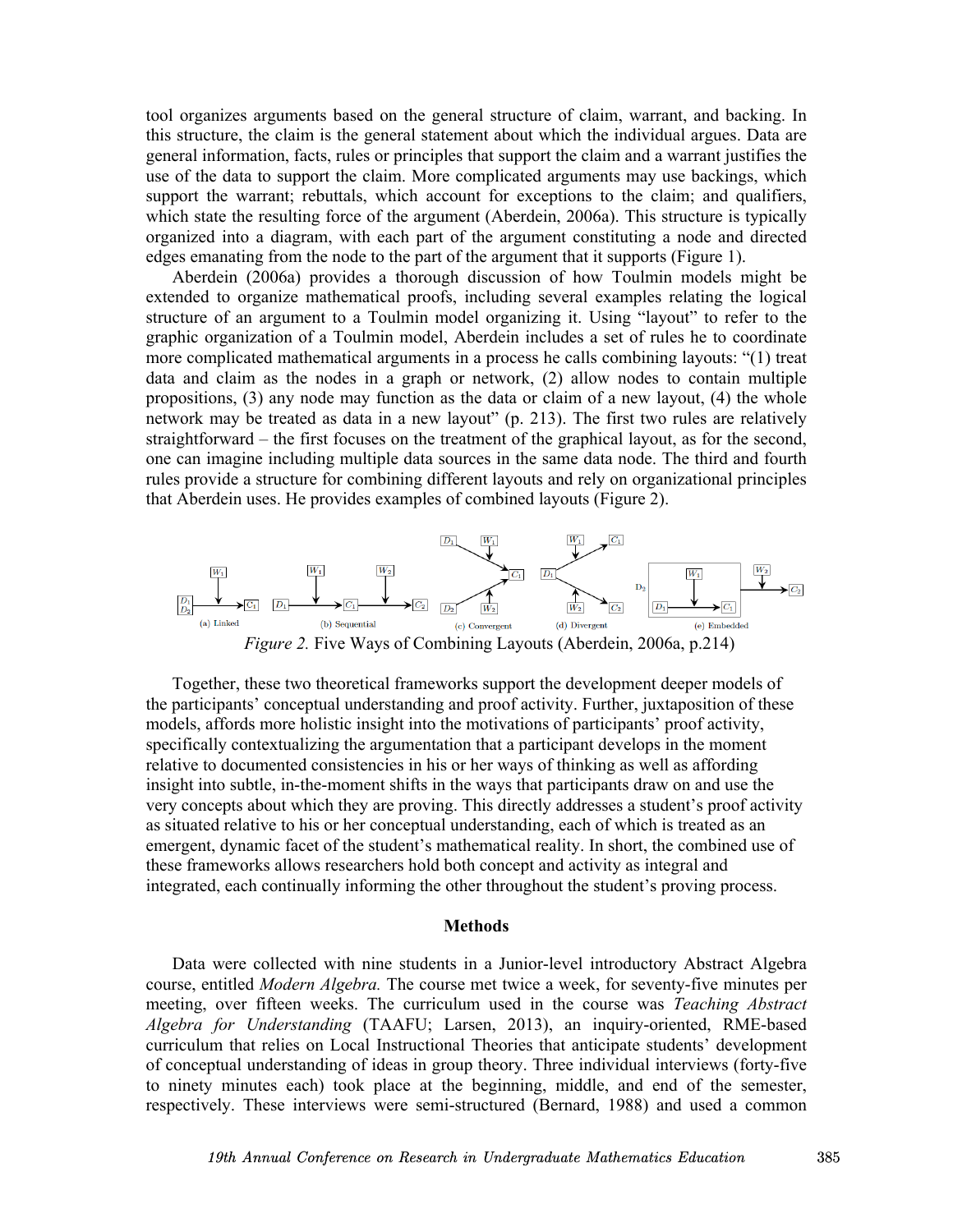interview protocol so that each participant was asked the same questions as the others. Unplanned follow-up questions were asked during the interview to probe students' descriptions and assertions. The goal for each interview was to evoke the participants' discussion of inverse and identity and engage them in proof activity that involved inverse and identity. I developed initial protocols for these interviews, which were then discussed and refined with fellow mathematics education researchers.

Each interview began by prompting the student to both generally describe what "inverse" and "identity" meant to them and also to formally define the two mathematical concepts. Additional follow-up questions elicited specific details about what the participant meant by his/her given statements, figures, etc. The interview protocol then engaged each participant in specific mathematical tasks aimed to elicit engagement in proof or proof related activity. Each participant was asked to prove given statements, conjecture about mathematical relationships, and describe how he or she might prove a given statement. As with the questions about defining, each of these tasks had planned and unplanned follow-up questions so that all participants were asked at least the same base questions, but their reasoning was thoroughly explored. Throughout the interviews I kept field notes documenting participants' responses to each interview task. I also audio and video recorded each of the interviews, and all participant work and the field notes were retained and scanned into a PDF format. As I shifted to analysis of the data, I narrowed my focus to three of the participants (John, Tucker, and Violet) and transcribed each interview, including thick descriptions of participants' gestures and the timing of pauses in participants' speech.

The retrospective analysis of the three participants' interview responses consisted of three stages, which I ordered so that each stage built upon the previous stages toward a resolution of the general research question. This consisted of an iterative coding process to generate thorough models of the participants' conceptual understanding and engagement in proof and proof-related activity. I analyzed each participant's data separately, coordinating each analysis chronologically so that the model of each participant's conceptual understanding corresponded with his or her proof activity over the semester. I then investigated relationships between each participant's conceptual understanding and proof activity, exploring instances in which meaningful interactions between understanding and activity occurred.

### **Modeling individual students' conceptual understanding**

The form/function analysis for participants' understanding consisted of iterative analysis similar to Grounded Theory methodology (Charmaz, 2006; Glaser & Strauss, 1967). This analysis is differentiated from Grounded Theory most basically by the fact that the purpose of this specific analysis was not to develop a causal mechanism for changes in the students' conceptual understanding, but rather that it was used to develop a detailed model of students' conceptual understanding at given moments in time. For each interview transcript, I carried out an iteration of open coding targeted towards incidents in which the concepts of inverse and identity were mentioned or used. In this iteration, I focused on the representational vehicles used for the representational objects of identity and inverse and pulled excerpts that afforded insight into the correspondence that the participant was drawing between the representational vehicle and object in the moment. Along with the open codes, I developed rich descriptions of the participants' responses that served as running analytical memos. After the open coding, I carried out a second iteration of axial coding using the constant comparative method, in which open codes were compared with each other and generalized into broader descriptive categories. These categories emerged from the constant comparison of the open codes and were used to organize subsequent focused codes until saturation was reached. Throughout this process, I wrote analytical memos documenting the decisions that I made in forming the focused codes and, in turn, providing an audit trail for the decisions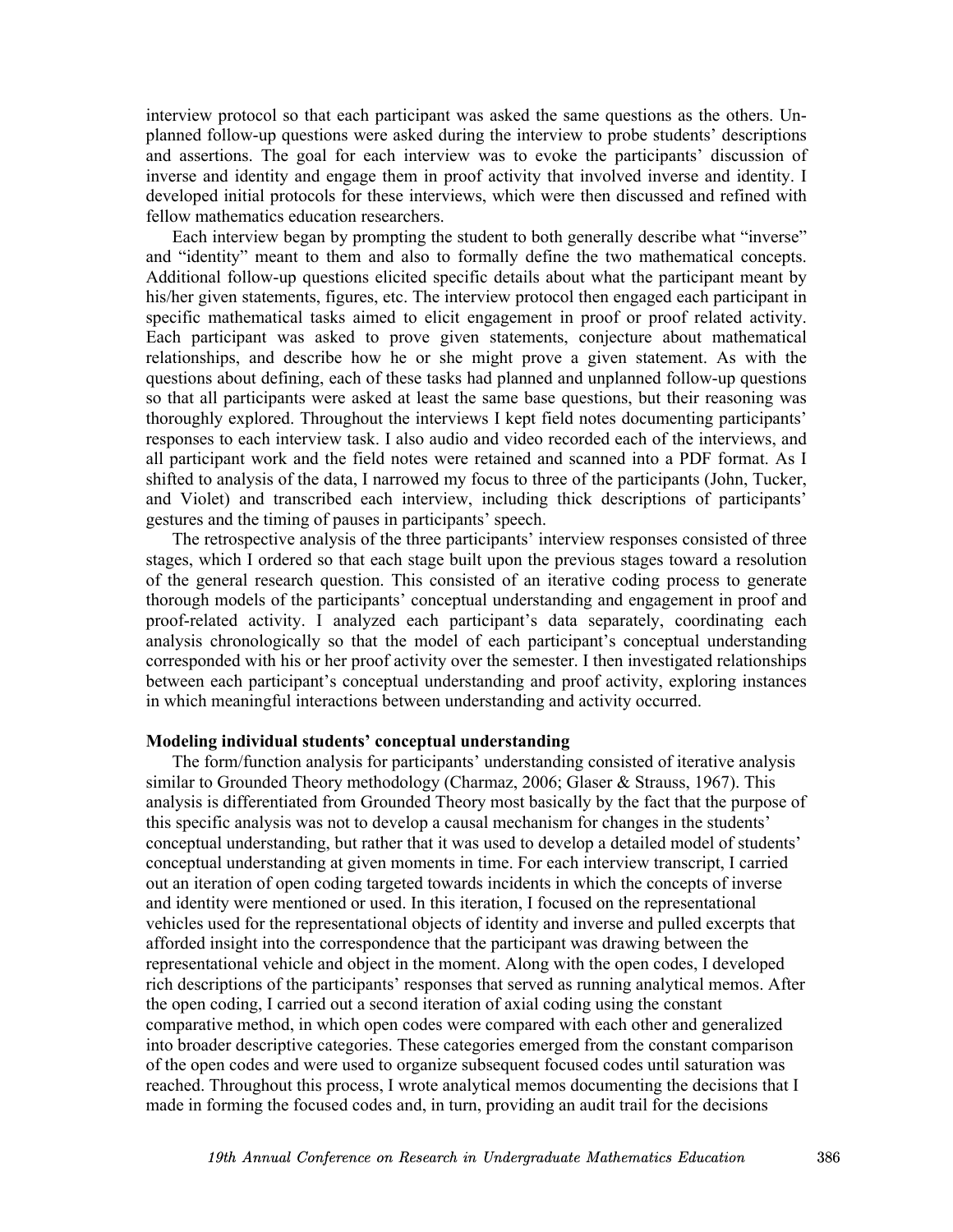made in the development of the emerging categories. This supports the methodology's reliability (Charmaz, 2006).

### **Modeling proof activity**

In the second stage of analysis, I first separated statements that conveyed a complete thought, initially focusing on complete sentences and clauses. I then reflected on the intention of each statement, focusing on prepositions and conjunctions that might serve to distinguish the intentions of utterances that comprise the sentence or clause. Following this, I compared these utterances to the model's constructs, focusing on which node an utterance might comprise. I constantly and iteratively compared each utterance relative to the overarching argument in order to parse out how the utterance served the argument in relation to other statements within the proof. For each proof, I then generated a working graphic organizer (i.e., a figure with the various nodes and how they are connected), including corresponding transcription highlighting the structure of the participant's argument. I then iteratively refined the graphical scheme to more closely reflect the structure of the argument as the participant communicated it. After this process, I completed a final iteration in which I compared the scheme to the participant's communication of the proof in its entirety to ensure that the model most accurately reflected the participant's communication of the proof. An expert in the field then compared and checked the developed Toulmin schemes against transcript of the interview in order to challenge my reasoning for the construction of the scheme, supporting the reliability of the constructions of the Toulmin schemes.

## **Relating conceptual understanding and proof**

During the third and final stage of analysis, I focused on the participants' use of forms and functions within nodes of the Toulmin scheme, comparing the roles that specific forms and functions served in various nodes within the argument. I also focused on the shifts in which the participants' generated new, related arguments, specifically attending to concurrent shifts in forms and functions. I compared across arguments, looking for similarities and differences between the forms upon which the participant drew and the functions that the forms serve within the respective arguments. As in the previous stages, the analysis across conceptual understanding and proof centered on an iterative comparison of the patterns emerging across the analyses of the three participants' argumentation. In this comparison, I noted differences and similarities in the overall structures of Toulmin models for arguments. Further, I attended to the aspects of form/function relations that served consistent roles across similar types of extended Toulmin models. I continuously built and refined hypothesized emerging relationships through constant comparative analysis and memos. Through this process, I characterized constructs that unify the patterns found between the roles forms and functions of identity and inverse served across Toulmin schemes for the three participants.

#### **Results**

In this section, I discuss data from Tucker's second (midsemester) interview in order to demonstrate the construct of re-claiming that emerged during the third stage of analysis. I first discuss specific aspects of the form/function model of Tucker's understanding of inverse and identity. These codes of Tucker's conceptual understanding are relevant for discussing selected parts of his response to Question 7 of the protocol, which asked the participants to prove or disprove whether a defined subset *H* of a group *G* was subgroup of G (Figure 3). The reader might recognize the set *H* in question as the normalizer of the element *h*. This is can equally be thought of as the subgroup of elements that commute with *h* or the set of elements that fix *h* under conjugation, as the definition in the problem statement is structured.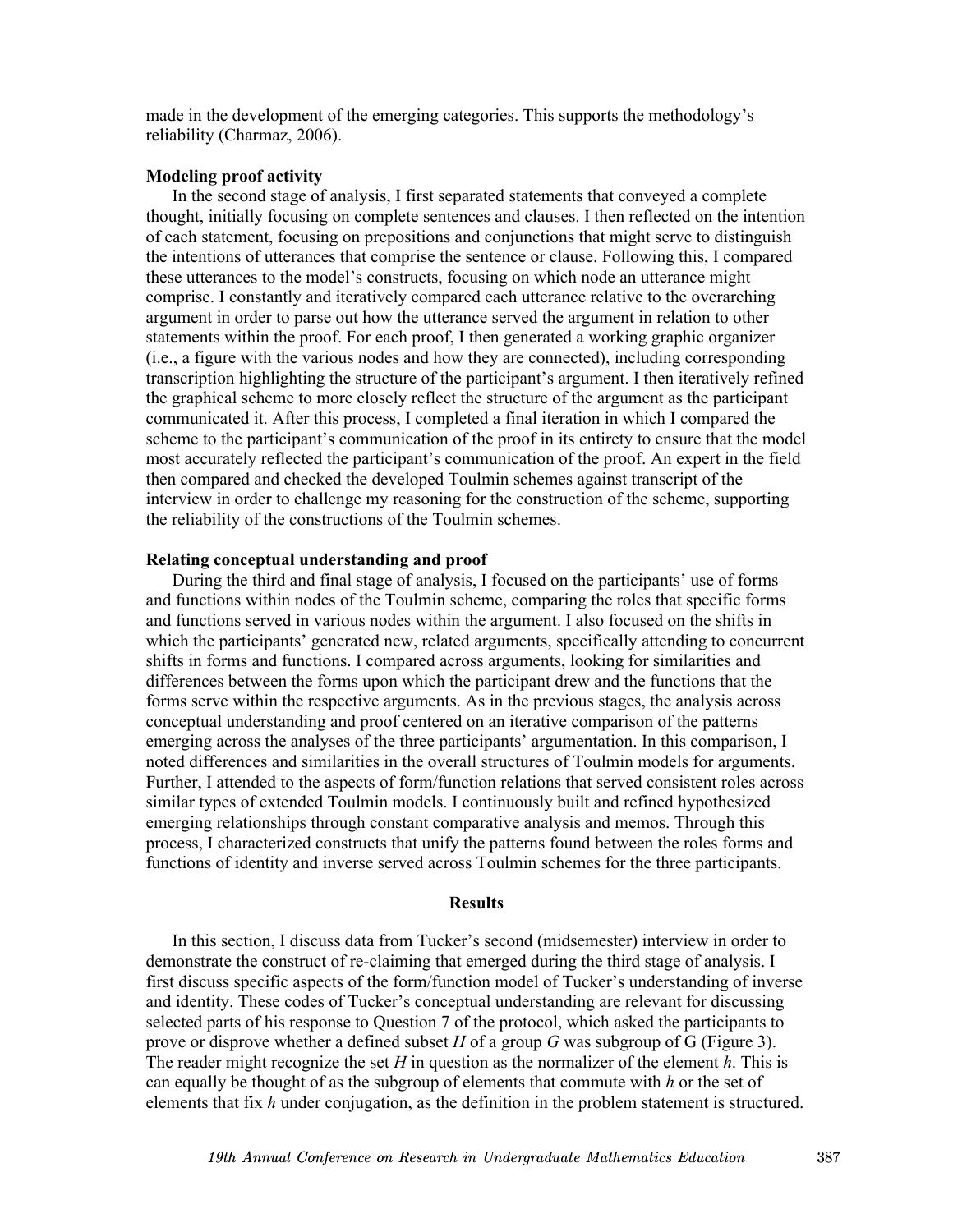Importantly, at the time of the interview, the notions of conjugation and normalizer had not been address in class. The students were familiar with proving whether subsets were subgroups, although, to this point in the semester, this often occurred with specific instantiations of subsets that the students could enumerate, rather than set notational definitions, although the participants were familiar with notation used to define subsets.

"Prove or disprove the following: for a group *G* under operation \* and a fixed element  $h \in G$ , the set  $H = \{g \in G : g^*h^*g^{-1} = h\}$  is a subgroup of *G*." *Figure 3*. Asking participants to prove about the normalizer of *h*

For the sake of space, I have chosen to share three sub-arguments of Tucker's proof in response to question 7, specifically because they help demonstrate the construct of reclaiming without shifting between different participants' conceptual understanding and proof activity or shifting the focus of mathematical content too drastically. Further, I focus on Tucker's understanding of inverse so that the reader might gain a better sense of how Tucker drew on forms of inverse to serve specific functions in his goal-oriented activity. Tucker's response to Question 7 lasted about 40 minutes and involved several shifts between the three subgroup rules. Because of this, Tucker's proving activity in response to the prompt was modeled with Toulmin schemes for 11 sub-arguments, three of which are discussed in this article. These three sub-arguments provide a glimpse into Tucker's proving process in his effort to show that *H* satisfies the inverse and closure subgroup rules (that *H* contains each of its element's inverse and that the product under the group operation, \*, of any two elements in *H* is also an element of *H*).

### **Form/function codes for Tucker's understanding of inverse**

Tucker's discussion throughout the interviews supported the development of several codes for functions of inverse, three of which he used during the parts of his proof activity discussed herein: an "end-operating" function of inverse in which Tucker operates on the same end of both sides of an equation with a form of inverse, a "vanishing" function of inverse in which an element and its inverse are described as being operated together and are removed from an algebraic statement, an "inverse-inverse " function of inverse characterized by an element serving a function of inverse in relation to its inverse, and an "inverse of a product" *function* of inverse in which the inverse of a concatenation (or product) of elements is the reverse order of the inverses of those elements (e.g.,  $(g^*h)^{-1} = h^{-1} * g^{-1}$ ). Throughout his proof activity in these excerpts, Tucker draws on the "letter" form of inverse to serve these functions. Although these functions of inverse are consistent with ways inverses are typically used in formal mathematics, Tucker drew on these functions with varying fidelity to their formal treatment depending on the problem contexts in which he was engaged. Tucker continually demonstrated that he was able to use the "letter" form of inverse to serve these functions of inverse in order to appropriately manipulate equations and maintain logically consistent equations. When considering these functions of inverse relative to the Toulmin models of Tucker's proof activity, the functions tended to serve as warrants within Sequential layouts, connecting equations (serving as data) to logically equivalent equations (serving initially as a claim, then as data for the next claim in the sequence). This is evident in two of the three sub-arguments discussed in this article.

### **Proving that** *H* **satisfies the inverse subgroup rule**

As mentioned, I will discuss three sub-arguments of Tucker's proof that help to explicate the construct of re-claiming. During his response to Question 7, Tucker read over his work saying, "I- you know what I might do actually?" (line 1078). He then explained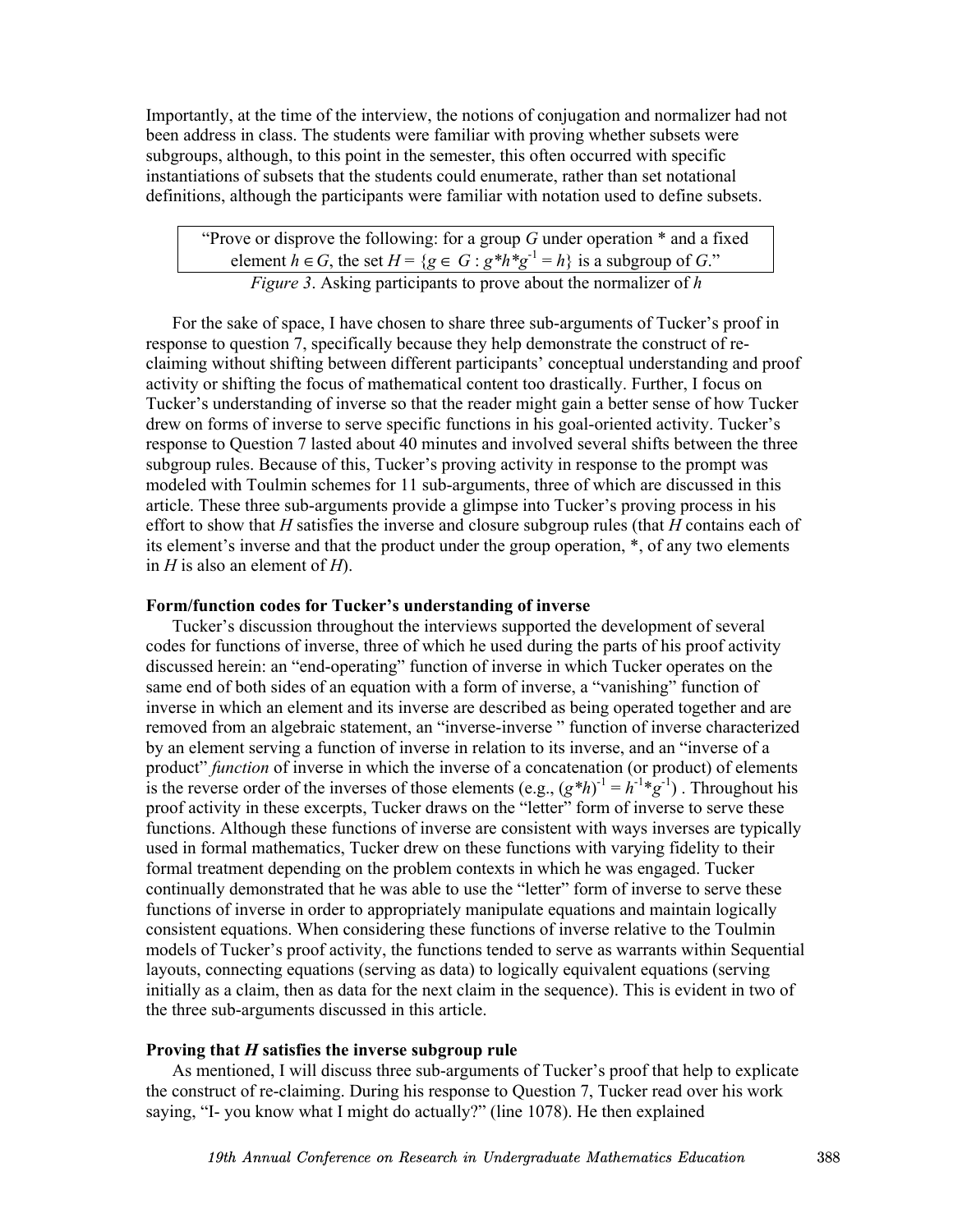So, right now, we have *g* star *h* star *g* inverse is equal to *h*. We want to get to somewhere that looks like- … Want to show. *g* inverse star *h* star *g* is equal to *h*. In order for the inverse of *g* to satisfy this (points to definition of *H*) right here. Cause that's what you do when you put in the *g* inverse. (lines 1084-1086).

With this excerpt, Tucker began a subargument (Figure 4) of his broader, overarching proof for Question 7 in which he attempted to show that the set *H* contains the inverse of each of its elements. He began with the equation used to define *H*, saying, "right now, we have *g* star *h* star *g* inverse is equal to *h*" (line 1085), which serves as initial data (Data1.1) for the argument. He then described wanting to show that  $g^{-1} * h * g = h$ , which serves as the claim in the subargument (Claim1). He supported this claim by explaining that this goal means that  $g^{-1}$ satisfies the given equation, saying, "Cause that's what you do when you put in the *g* inverse" (line 1087). This warrants the claim by reflecting Tucker's previous activity in which he replaced *g* in the equation used to define *H* with its inverse and drew on the "inverse-inverse" function of inverse to rewrite the equation  $(g^{-1}*h*g = h)$ . Although he had discussed the need to show that the set *H* satisfies the inverse subgroup rule earlier in his response, this the first time during his response that Tucker outlined a plan for demonstrating that the set contained inverses. This constitutes a shift in Tucker's description of what it would mean for the set *H* to contain inverse elements. Specifically, he anticipates manipulating the definition of *H* to result in the same equation he had obtained by substituting  $g^{-1}$  into the definition of *H*.



*Figure 4.* Tucker's inverse subproof in response to Interview 2, Q7

Tucker then continued, explaining how he might manipulate the first equation so that it looks like the second equation. Tucker began by left-operating with  $g^{-1}$ , saying, "let's apply the *g* inverse to that. So, applying g inverse to both sides would give you *h* star *g* inverse is equal to *g* inverse star *h*" (Warrant1.1, lines 1089-1091). This process comprises a warrant that draws on the "end-operating" and the "vanishing" functions of inverse to support the claim that a new equation (Claim1.1/Data1.2) can be produced. This equation then serves as data as Tucker describes right-operating with *g* to produce the equation  $h = g^{-1} * h * g$ (Claim1.2). Similar to the left-operation with  $g^{-1}$ , this draws on the "end-operating" and "vanishing" functions of inverse to warrant the new claim. However, this action also subtly draws on the "inverse-inverse" function of inverse in that Tucker is using the element g as the inverse of its own inverse in order to cancel the  $g^{-1}$  on the right end of the left-hand side of the equation. Tucker then interpreted the result of this activity, saying, "Which is what we got right here. Meaning that the inverses for each element in *G* which satisfy that (points to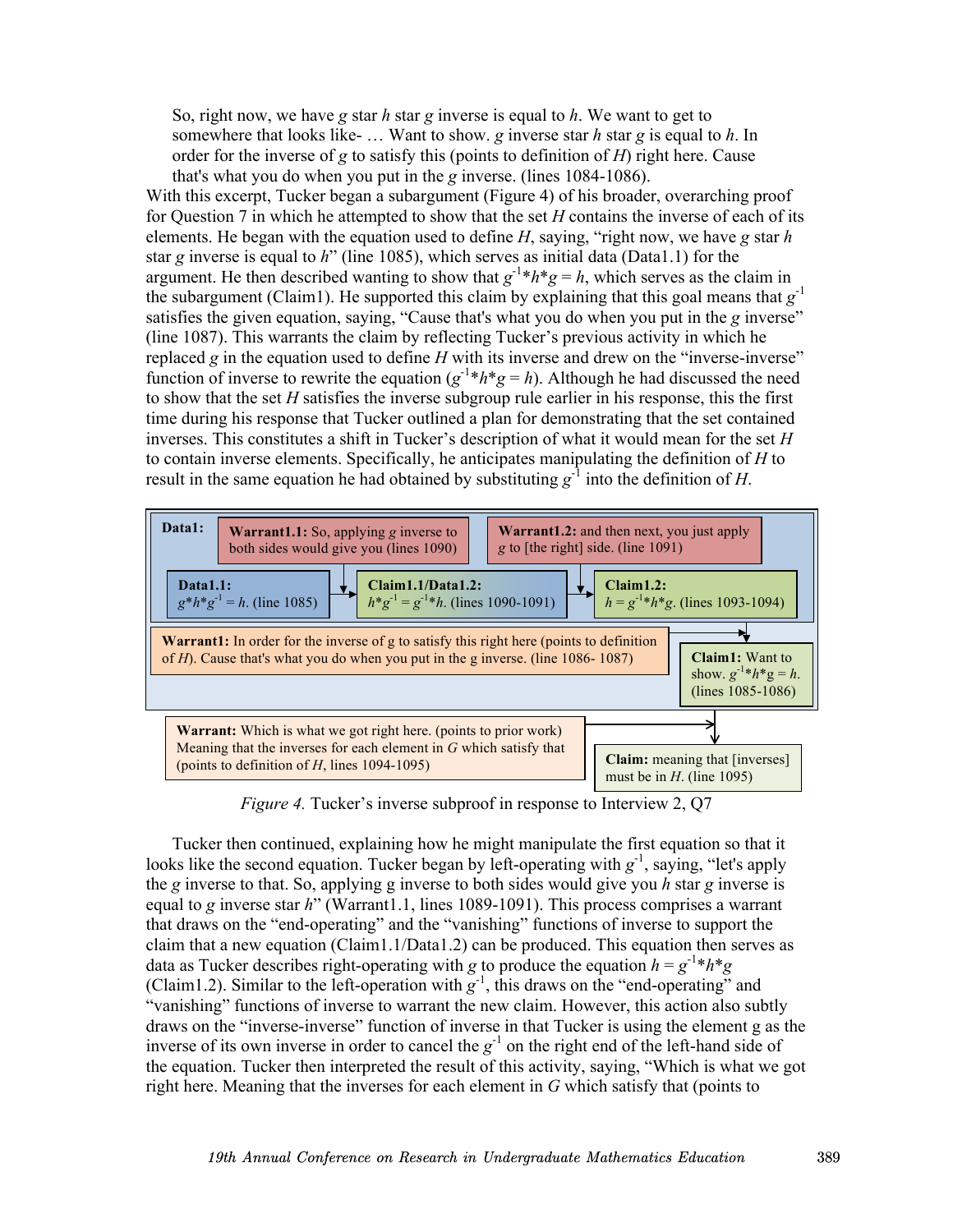definition of *H*), mean that must be in *H*" (lines 1093-1095), which comprises a warrant and claim for the overarching argument that *H* contains the inverses of its elements.

Tucker's work in this instance exemplifies the construct of re-claiming (Figure 5), which I define as the process of reframing an existing claim in a way that affords an individual the ability to draw on a specific form and the functions that it serves in meaningful (to the student) ways to support the new claim, which the student is then able to connect back to the original claim. In this study, it was often the case that re-claiming occurred when a participant was asked to prove or disprove a general statement and, in response, interpreted the general statement using a specific form to produce a new claim in terms of this form. For instance, in this example, Tucker substituted the "letter" form of inverse into the definition of *H* to produce the equation  $g^{-1}$ <sup>\*</sup> $h$ <sup>\*</sup> $g = h$ . An important part of successfully re-claiming is the consistency between the original claim and new claim. In this case, Tucker's new claim successfully reflects the assumption that  $g^{-1}$  satisfies the definition of the set *H*. The individual must also be able to interpret any possible hypotheses or assumptions of the original claim with respect to the new form upon which he or she draws. Again, Tucker successfully uses the assumption that *g* satisfies the definition of *H* and uses this as initial data in his construction of an argument. Once the individual generates appropriate initial data from the given hypotheses and assumptions, he or she is then able to draw on the new form to serve specific functions, which affords the development of meaningful argumentation toward the new claim. The various functions of inverse that Tucker was able to draw on to manipulate the equation in the initial data allowed Tucker to produce meaningful connections between the initial data he generated and his re-claimed claim. Finally, after supporting the new claim, the individual should be able to provide a warrant for how or why this claim supports the original claim.

### **Proving that** *H* **satisfies the closure subgroup rule**

Among the other sub-arguments that Tucker generated during his response to Question 7, he produced two sub-arguments to show that *H* satisfies the closure subgroup rule which also help demonstrate re-claiming. Tucker describes this subgroup rule, saying, "[we] have to prove that all of those star themselves will yield you back another one" (line 762), which constitutes Claim of this sub-argument (Figure 5). He follows this by describing his approach, saying,

*a* be an element of *H* and *b* be an element of *H*, then by definition of the set, *a* star *h* star *a* inverse is equal to *h* and *b* star *h* star *b* inverse is equal to *h*. And it looks like we can just, like, set these equal to each other. So, *a* star *h* star *a* inverse is equal to *b* star *h* star *b* inverse. See, what we're trying to do here is prove that *a* star *b* is also in *H* to prove that there's closure. That's what you've got to do to prove closure. So- In order to prove- I'm just gonna write this out. Trying to show that *a* star *b* is an element *H*, which means *a* star *b* (mumbles, writing) - I'm just gonna need to write star between that - star *h* star *a* star *b* inverse is equal to *h*. So that's what we gotta, um, we need to prove. Um-Okay. I think it would be easiest to rearrange (points to  $a^*h^*\hat{a}^{-1} = b^*h^*b^{-1}$ ) this so that we get that (points to  $(a*b)*h*(a*b)^{-1} = h$ ). Hm. That's a good question. I don't know how we're supposed to do that, though. (lines 764-775)

This excerpt provides transcript of the entirety of this sub-argument, except for Tucker's initial claim. Notice that Tucker begins by fixing two elements of *H*, *a* and *b*. These serve as initial data (Data1) in a sequence in which Tucker draws on the definition of the set to warrant (Warrant1) the generation of two equations:  $a^*h^*a^{-1} = h$  and  $b^*h^*b^{-1} = h$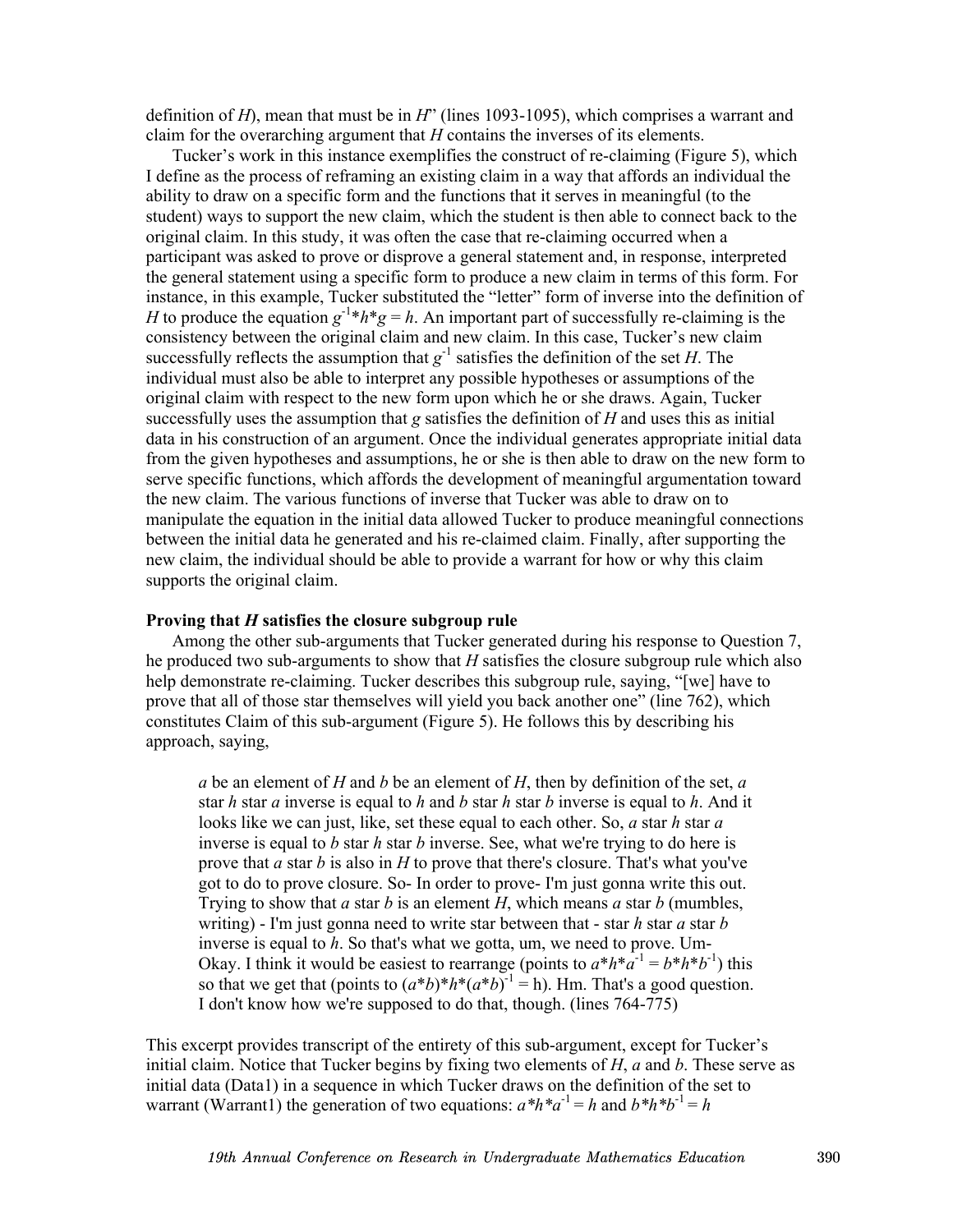(Claim1/Data2). These equations then serve as data in order for Tucker to generate a third equation  $(a^*h^*a^{-1} = b^*h^*b^{-1})$  comprised of the left-hand sides of the first two equations set equal to each other, serving as a second claim that is warranted by the phrase "it looks like we can just set these two equal to each other" (lines 766-767). Together, these data, warrants, and claims follow the structure of a sequential argument that serves as data that Tucker indicates should eventually support the claim that the element  $a * b$  must satisfy the equation used to define *H*.



*Figure 5.* Tucker's first closure sub-argument in response to Interview 2, Q7

Tucker follows this initial sequential argument by rephrasing the original claim to reflect the definition of the set *H*. Specifically, similarly to Claim1/Data2, Tucker replaces *g* and  $g^{-1}$ with the algebraic statement " $(a*b)$ ," yielding the equation " $(a*b)*h*(a*b)^{-1} = h$ ." This shifts the goal of the proof from a more general description of closure to an algebraic framing that reflects the data that Tucker has produced. He then provides a series of statements that qualify, warrant, and back the embedded argument to support this new claim. First, he alludes to rearranging the equation " $a^*h^*a^{-1} = b^*h^*b^{-1}$ " to "get that" while pointing to the written " $(a*b)*h*(a*b)^{-1} = h$ ," but admits that he is unsure how he might do this, which qualifies his argument. Tucker then provides a warrant for how his data might serve the claim that elements in *H* satisfy closure, saying, "See, what we're trying to do here is prove that *a* star *b* is also in *H* to prove that there's closure" (lines 767-768). He adds, "That's what you've got to do to prove closure. So- In order to prove- I'm just gonna write this out" (lines 768-769), which serves as backing for this warrant. Tucker's argument then stalls as he again expresses his uncertainty in the qualifier, saying, "This is a little trickier. I'm open to suggestions here" (line 784). At this point, Tucker has reframed the original claim that he has set out to prove and generated an equation that might serve as initial data in this argument, but reaches an impasse as he is unsure how he might be able to connect the two equations.

Later in his response to Question 7, Tucker returned to the closure subgroup rule, making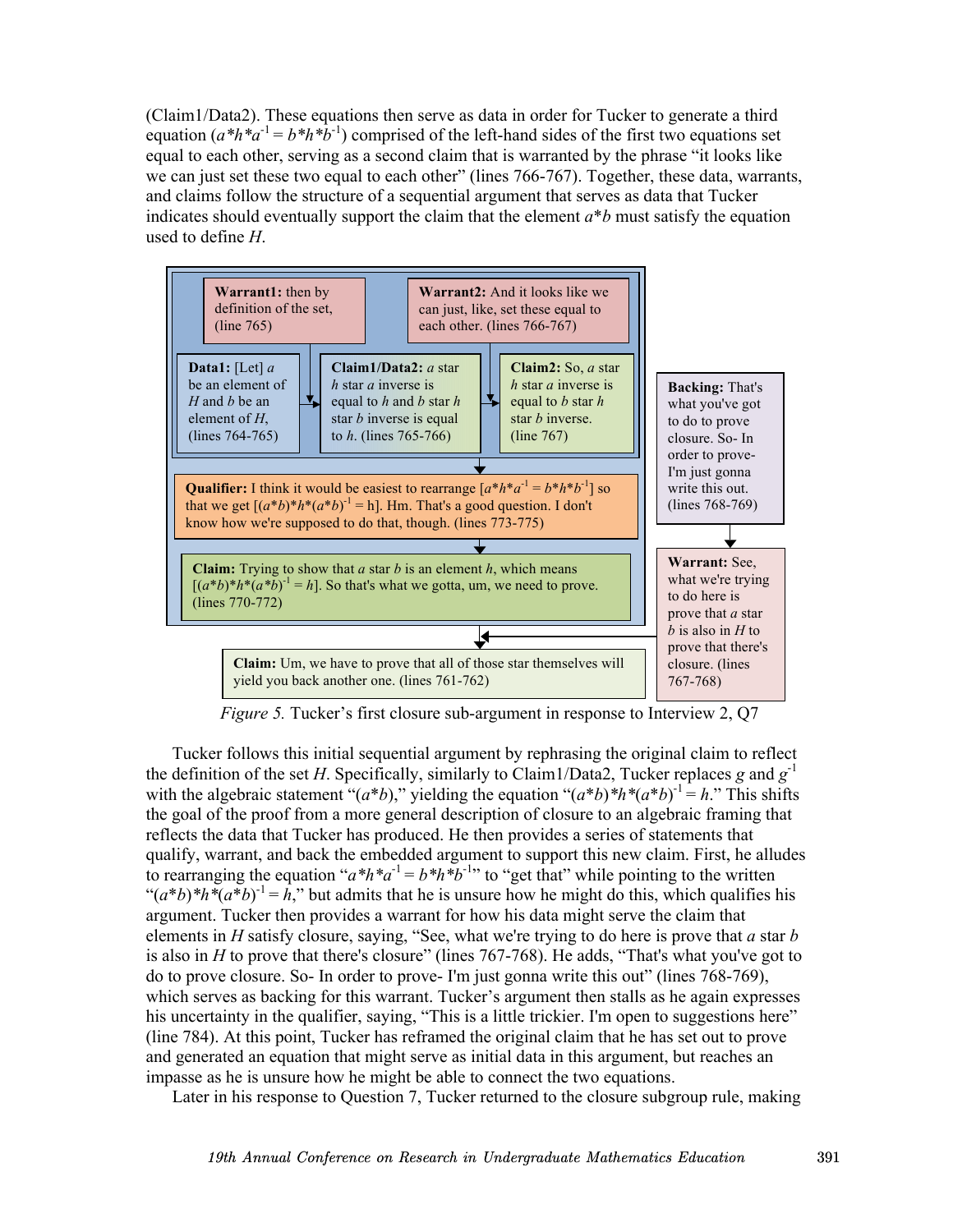a new sub-argument (Figure 6) to show that *H* satisfies the closure rule. Tucker initially indicated that he is still unsure of how to prove that the set satisfies closure. When asked what tools he could use, Tucker replies, "existence of inverses and identity. I don't know" (line 1148). The interviewer reminds Tucker that associativity holds and suggests, "Or you could just un-group stuff" (line 1154). This likely provided Tucker with some insight into a possible approach to the proof, as he said, "And, like, kinda like modify this right side as well, or- (4 seconds) Okay, so, if we bring that over-" and began writing. He then began this sub-argument by saying, "So, we know that *a* works and *b* works" (line 1163), which serves as the first data (Data1) in support of the claim, "We wanna show that *a*\**b* works" (line 1164, Claim). It is likely that Tucker is using the word "works" here to indicate that they satisfy the definition of *H*. This sense is supported by Tucker generating the equations  $a^*h^*a^{-1} = h$  and  $b^*h^*b^{-1} = h$ . Tucker then provides an argument that reflects his anticipated goal in the qualifier of the prior sub-argument, which he had described, saying, "I think it would be easiest to rearrange  $[a^*h^*a^{-1} = b^*h^*b^{-1}]$  so that we get  $[(a^*b)^*h^*(a^*b)^{-1} = h]$ " (lines 773-774).



*Figure 6.* Tucker's second closure sub-argument in response to Interview 2, Q7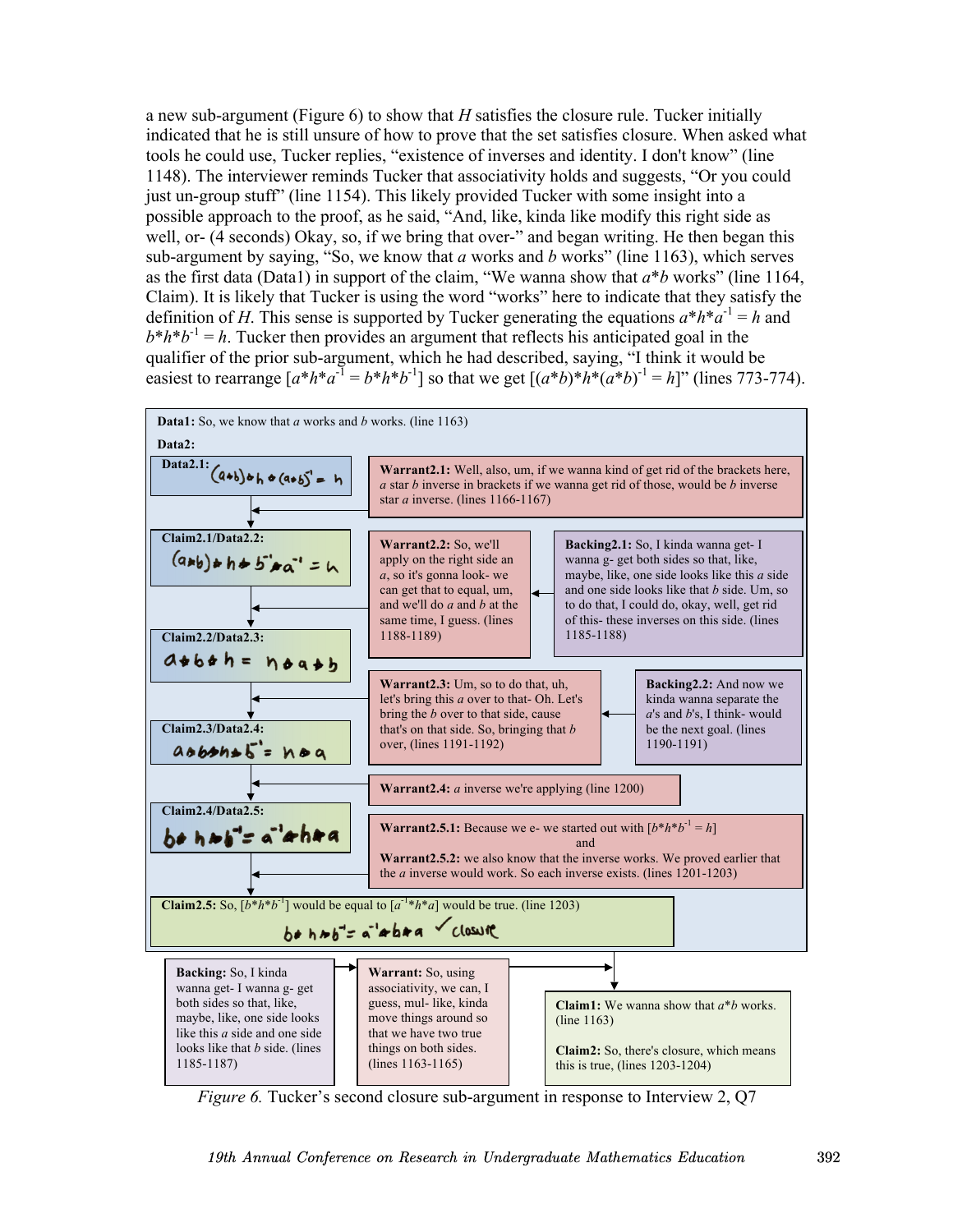Tucker describes how he expects to approach the proof, saying, "So, using associativity, we can, I guess, mul- like, kinda move things around so that we have two true things on both sides" (lines 1163-1165), which serves to warrant Tucker's re-claiming. He then draws on the "inverse of a product" function of inverse (Warrant2.2) to support rewriting the equation  $(a^*b)^*h^*(a^*\overline{b})^{-1} = h$  (Data2.1) as  $(a^*b)^*h^*b^{-1}*a^{-1} = h$  (Claim2.1/Data2.2). Tucker draws on this new equation to serve as data for developing yet another equation, first backing his activity by describing his reasoning for changing the equation, saying,

So, I kinda wanna get- I wanna g- get both sides so that, like, maybe, like, one side looks like this *a* side and one side looks like that *b* side. Um, so to do that, I could do, okay, well, get rid of this- these inverses on this side. (lines 1185-1188)

This supports a strategy that it seems Tucker anticipates helping to eventually generate the desired equation. Tucker generates the new equation by drawing on the "end-operating" and "vanishing" *functions* of inverse to simultaneously remove the  $a^{-1}$  and  $b^{-1}$  from the right end of the left-hand side of the equation and concatenate *a* and *b* on the right end of the righthand side of the equation, resulting in the new equation  $a^*b^*h = h^*a^*b$  (Claim2.2/Data2.3). In doing so, he warrants his activity by saying, "So, we'll apply on the right side an *a*, so it's gonna look- we can get that to equal, um, and we'll do *a* and *b* at the same time, I guess" (lines 1188-1189).

Tucker continues by drawing on the same *functions* of inverse to remove the *b* that he had just concatenated on the right-hand side of the equation and concatenate  $b^{-1}$  on the left-hand side of the equation, essentially undoing part of his activity in which he generated the equation in (Claim2.2/Data2.3). He explains,

And now we kinda wanna separate the *a*'s and *b*'s, I think- would be the next goal. Um, so to do that, uh, let's bring this *a* over to that- Oh. Let's bring the *b* over to that side, cause that's on that side. So, bringing that *b* over… (lines 1191-1192)

This serves as warrant and backing for Tucker to generate the equation  $a^*b^*h^*b^{-1} = h^*a$ (Claim2.3/Data2.4). Tucker immediately follows Claim2.3 by saying, "*a* inverse we're applying" (line 1200), which warrants the equation  $b * h * b^{-1} = a^{-1} * h * a$ . Throughout this entire data-warrant-claim sequence, new equations are generated by Tucker's manipulation of the previous equation, drawing primarily on the "end-operating" and "vanishing" *functions* of inverse, the "inverse of a product" *function* of inverse, and also, implicitly, the "inverseinverse" *function* of inverse. Having generated the equation  $b^*h^*b^{-1} = a^{-1*}h^*a$ , Tucker interprets his work, saying, "…we started out with this and we also know that the inverse works. We proved earlier that the *a* inverse would work. So each inverse exists. So, that would be equal to that would be true. So, there's closure, which means this is true" (lines 1201-1204). In the first part of this excerpt, Tucker provides two warrants (Warrant2.5.1, Warrant2.5.2) that support the claim that the equation  $b^*h^*b^{-1} = a^{-1}*h^*a$  is true, seemingly drawing on the equation  $b^*h^*b^{-1} = h$  in Data1 and his prior sub-argument showing that *H* satisfies the inverse rule for subgroups, which supports the equation  $h = a^{-1} * h * a$ . However, Tucker does not explicitly draw on these two equations or any sense of transitivity, instead saying "we started out with this" (lines 1201-1202) while pointing to the statement  $b^*h^*b^{-1}$ and "*a* inverse would work. So each inverse exists" (lines 1202-1203), while pointing to the statement  $a^{-1}$ <sup>+</sup> $h$ <sup>\*</sup> $a$ . Tucker finally concludes, "So, there's closure, which means this is true" (lines 1203-1204, Claim2).

In this sub-argument, Tucker's re-claiming activity is slightly different from the prior sub-argument. As before, Tucker begins by drawing on a specific form of inverse to reframe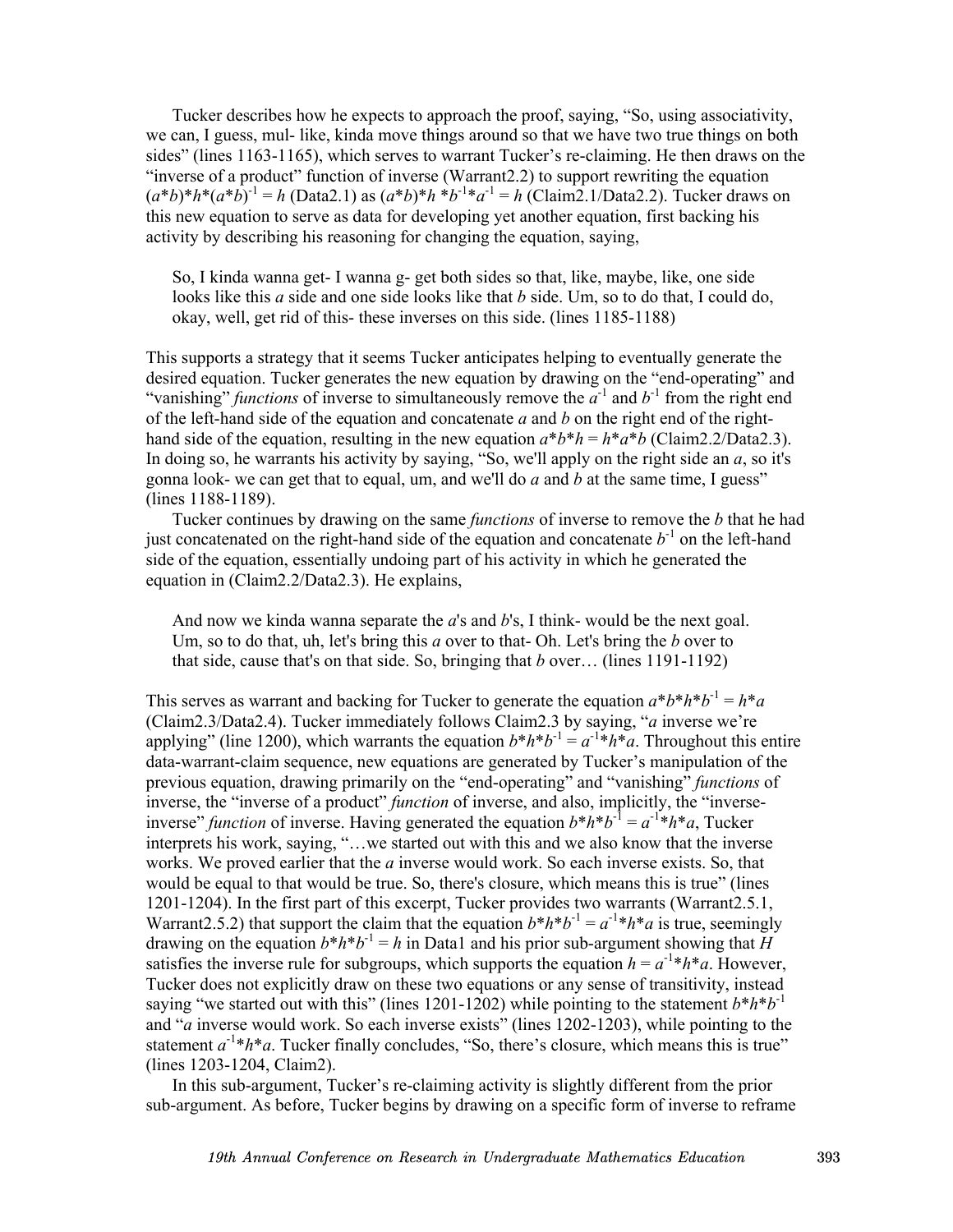the original claim that *H* is closed under the operation  $(*)$ . He also generated initial data from the hidden hypotheses of the original claim (considering two elements that are elements of *H*; Data1). However, the data that Tucker chooses to manipulate in order to reach some conclusion in the Embedded, Sequential Toulmin scheme is the assumption that *a*\**b* satisfies the definition of *H*. He then develops a chain of reasoning that leads back to an equation that Tucker recognizes as verifiably valid based on his assumption in Claim1 that *a* and *b* each satisfy the definition of *H*. This reflects a not-uncommon proof approach in which the prover assumes the result that he or she intends to show and deductively shows that the result is equivalent to the assumption(s) he or she is able to make about the conjecture. Still, Tucker's activity reflects a type of re-claiming in which he was able to draw on a specific form to generate a new claim and initial data. From this claim and data, Tucker leveraged specific functions of inverse to demonstrate that the initial data and new claim were logically equivalent. Tucker's work is warranted by his initial claim that he would try and generate and equation that was true from his assumption that *a*\**b* satisfied the definition of *H*.

### **Conclusions**

This discussion of Tucker's proof activity should afford a sense of the various facets involved in re-claiming. Specifically, in re-claiming, it is not sufficient, to only reframe a claim. Rather, one must likely also reframe its related (often hidden) hypotheses. These aspects of reclaiming reflect the frequently taught proof mantras of "what do I know?" and "what do I want to show?" In this case, Tucker describes needing to show that  $g^{-1}*h*g = h$ and begins with the equation  $g^*h^*g^{-1} = h$ , which reflects the assumption that *g* satisfies the definition of *H*. In the context of the form/function framework, these restated hypotheses serve as initial data (drawing on a specific form of identity or inverse) in a new argument in which the participant is able to draw on the form of identity or inverse with which the data is reframed to serve appropriate functions of identity and inverse in support of the new claim. The individual should then be able to reason that this new argument supports the original claim. In this sense, Re-Claiming provides a type of proof activity in which an individual's conceptual understanding (forms upon which an individual draws and the functions that these forms are able to serve) informs his or her proof approach. Specifically, the access to a form that is able to serve specific functions affords the individual an opportunity to generate a meaningful argument that he or she would likely not have been able to produce without Re-Claiming the initial statement. This activity is not necessarily an inherent necessity of a given conjecture, but rather depends on the individual's understanding in the moment.

The current research was constrained by several factors. First, my focus on three students' responses to individual interview protocols limits analysis of the relationships between conceptual understanding and proof activity, warranting further analysis of different participants' conceptual understanding and proof activity. Also, although this analysis was informed by the broader contexts of the classroom environment, the focus on the individual interview setting affords insight into a specific community of proof in which argumentation develops differently than in other communities. For instance, the structure of the interview setting necessitated that participants developed their arguments solely relying on their own understanding in the moment and for the audience of a single interviewer. My early observations of and reflections on the development of argumentation in the classroom and homework groups included the mutual development of argumentation in which participants' argumentation was informed by their interactions. Accordingly, analysis of the other collected data is warranted.

This research contributes to the field by drawing on the form/function framework to characterize students' conceptual understanding of inverse and identity in Abstract Algebra.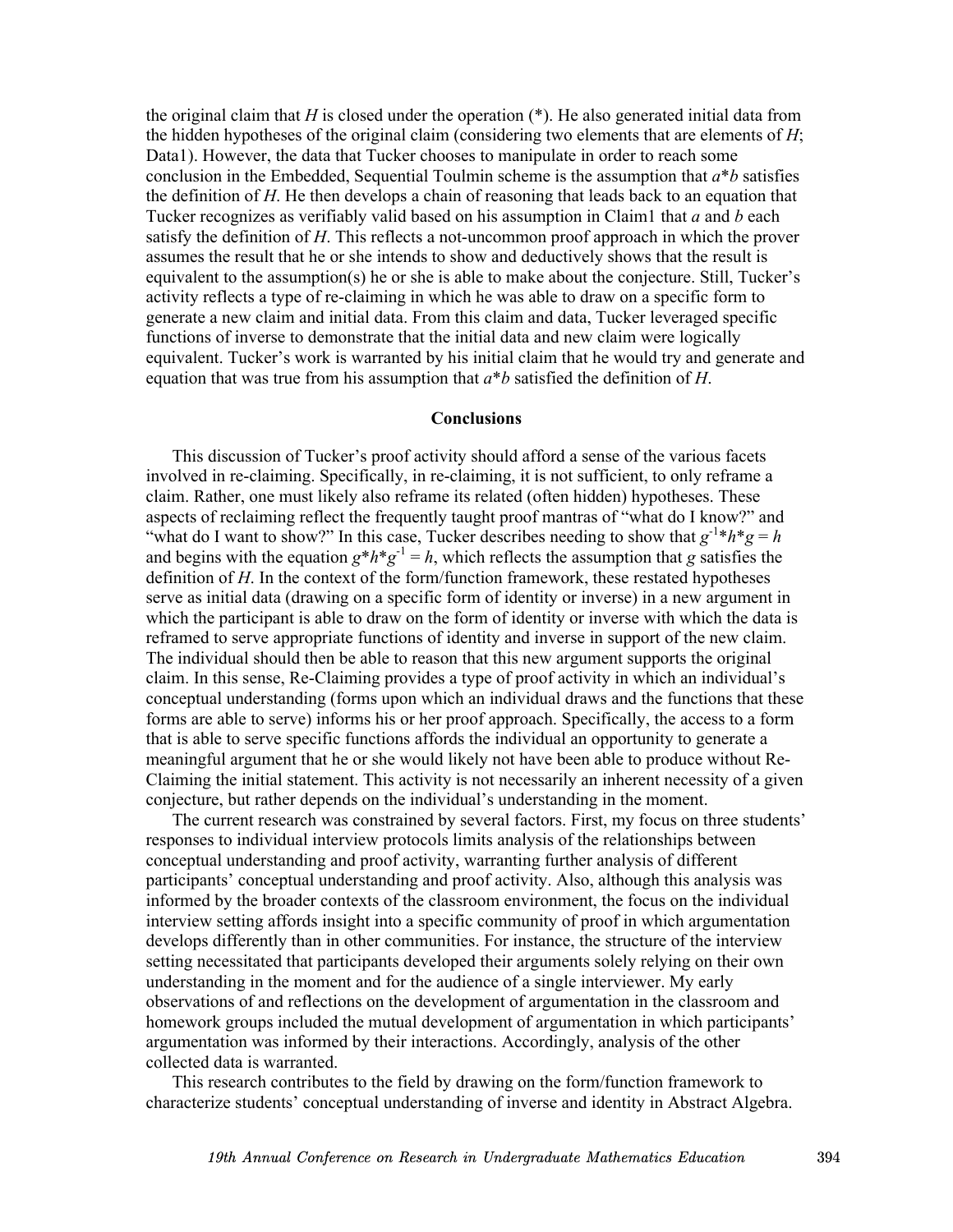This affords insight into the forms upon which students participating in the TAAFU curriculum might draw as well as the various functions that these forms are able serve. The broader research also contributes to the field by providing several examples of how Aberdein's (2006a) extension of Toulmin's (1969) model of argumentation might be used to analyze proofs in an Abstract Algebra context. Further, this research draws attention to an aspect of the relationships between individuals' conceptual understanding and proof activity. These results situate well among the work of contemporary mathematics education researchers. For instance, Zazkis, Weber, and Mejia-Ramos (2014) have developed three constructs that also draw on Toulmin schemes to model students proofs in which the researchers focus on students development of formal arguments from informal arguments. These constructs provide interesting parallels with the three aspects of relationships between conceptual understanding and proof activity developed in the current research. Zazkis, Weber, and Mejia-Ramos (2014) describe the process of rewarranting, in which an individual relies on the warrant of an informal argument to generate a warrant in a more formal argument. However, the current research focuses more on the aspects of conceptual understanding that might inform such activity.

Moving forward from this research, I intend to analyze the data from other participants' individual interviews in order to develop more form and function codes for identity and inverse, affording deeper insight into the various form/function relations students in this class developed. Such analysis should also explore the proof activity of the other participants in the study, which would provide a larger sample of proof activity, in turn affording new and different insights into the relationships between mathematical proof and conceptual understanding. I also intend to analyze the sociomathematical norms and classroom math practices within the classroom. This will afford insight into the sociogenesis and ontogenesis of forms and functions at the classroom and small group levels in order to support and extend the individual analyses – which are focused on microgenesis – in the current research.

### **References**

- Aberdein, A. (2006a). Managing informal mathematical knowledge: Techniques from informal logic. In *Mathematical Knowledge Management* (pp. 208-221). Springer Berlin Heidelberg.
- Aberdein, A. (2006b). The informal logic of mathematical proof. In *18 Unconventional Essays on the Nature of Mathematics* (pp. 56-70). Springer New York.
- Alcock, L., & Inglis, M. (2008). Doctoral students' use of examples in evaluating and proving conjectures. *Educational Studies in Mathematics*, *69*(2), 111-129.
- Bell, A. W. (1976). A study of pupils' proof-explanations in mathematical situations. *Educational Studies in Mathematics*, *7*(1), 23-40.
- Bernard R. H. (1988). *Research Methods in Cultural Anthropology*. London: Sage.
- Charmaz, K. (2006). Constructing grounded theory: A practical guide through qualitative analysis (Introducing Qualitative Methods Series).
- de Villiers, M. (1990). The role and function of proof in mathematics. *Pythagoras*, *24*, 17-24.

Fukawa-connelly, T. (2013). Using Toulmin analysis to analyse an instructor's proof presentation in abstract algebra. *International Journal of Mathematical Education in Science and Technology*, (ahead-of-print), 1-14.

Glaser, B., & Strauss, A. (1967). The discovery ofgrounded theory. *London: Weidenfeld and Nicholson*.

Harel, G., & Sowder, L. (1998). Students' proof schemes: Results from exploratory studies. *Research in collegiate mathematics education III*, *7*, 234-282.